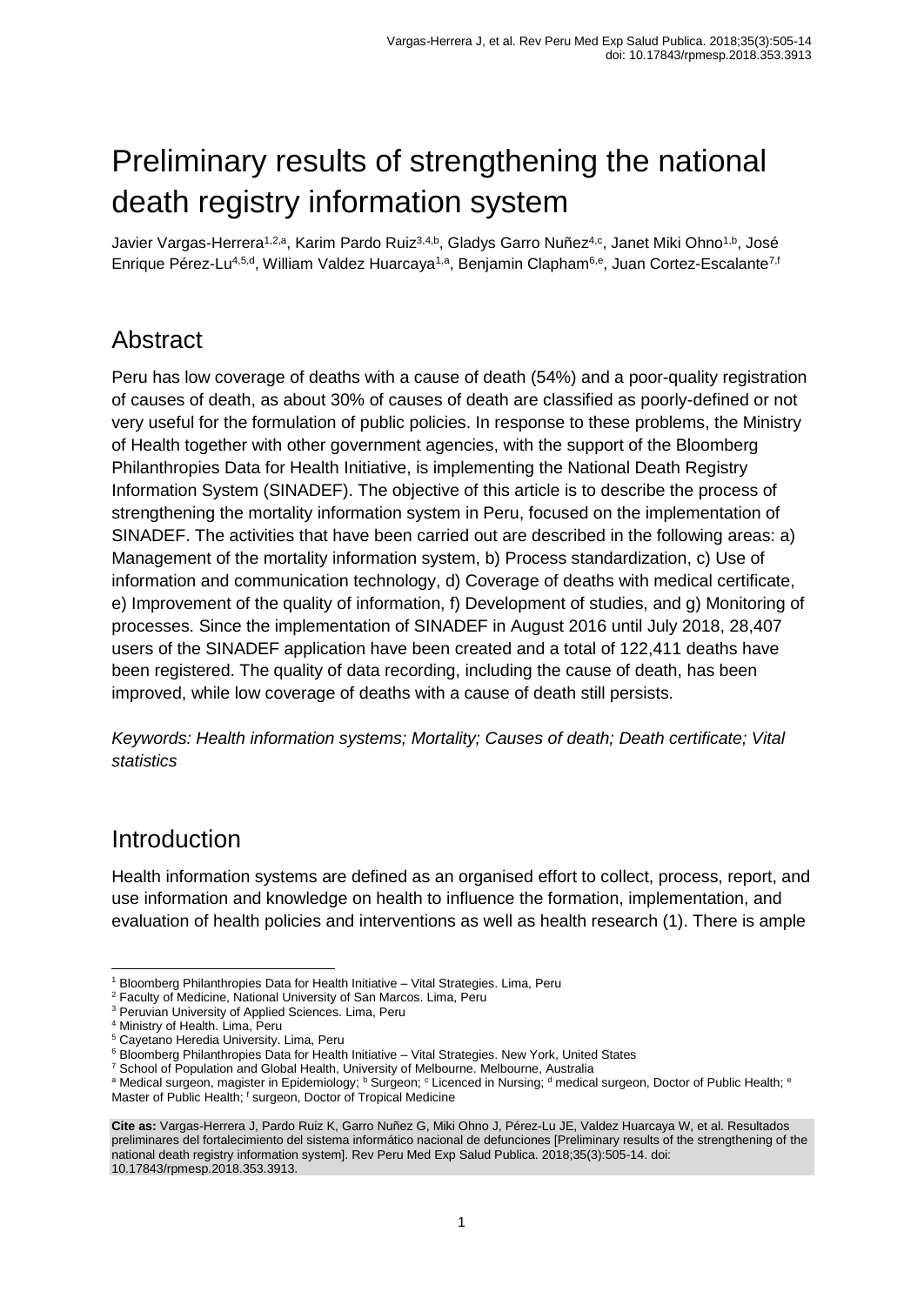evidence that health information systems in many countries do not perform as expected, especially with regards to the quality and use of information. This fact is attributed, among other factors, to health systems' irregular and fragmented evolution, administrative and financial constraints, and a poor culture of information use for decision-making (2). On the other hand, health system responsibilities can be divided across different government agencies, which requires greater coordination efforts for effective exchange and use of information (3).

One of the most important sources of information in health is the information system on vital statistics: births and deaths, better defined as the Civil Registry and Vital Statistics (RCEV) system (4). In Peru, the RCEV system is managed by three government agencies: the Ministry of Health (MINSA), the National Registry of Identification and Civil Status (RENIEC) and the National Institute of Statistics and Informatics (INEI). Thanks to the integrated work of these agencies with support from other government entities, the information system of births (CNV) has been transformed and consolidated, making it an efficient system providing timely and quality information about births in Peru (5).

As part of the efforts undertaken to implement health sector reform (6), based on the policy of building an information system closely oriented around and integrated with government management of the health sector, a national plan to extend the implementation of Telehealth and the CNV in the health sector was proposed (7). With the lessons learned from the implementation of the CNV, MINSA and RENIEC undertook the development and implementation of the National Death Registry Information System (SINADEF), an application that allows doctors to complete death certificates (CEDEF) in real time, immediately after verifying that a death has occurred.

Beyond the implementation of a new technology for death registration, SINADEF offered an opportunity for reviewing the process of the RCEV system, from the occurrence of death in different contexts until the death is registered in the civil registry, paying special attention to the gaps and barriers limiting adequate coverage and quality of information on causes of death (Figure 1).

At this juncture, in 2015 Peru (through MINSA and INEI) was invited to participate in the Bloomberg Philanthropies Data for Health Initiative (D4H). The Bloomberg D4H Initiative is funded by the Bloomberg Philanthropies Foundation and the Australian government (8), and it supports 20 countries and cities in Southeast Asia, Sub-Saharan Africa, Latin America and the Western Pacific in strengthening civil registration and vital statistics (CRVS) systems. D4H proposed a set of interventions to improve practices of certification and registration of vital events. In Peru's case, D4H has catalysed the process of strengthening the CRVS system; undertaking implementation of SINADEF, supporting the development of standards and promoting its use, and identifying barriers that limit the certification and registration of deaths and proposing incentives to help overcome them. Furthermore, D4H has trained doctors in how to correctly fill out death certificates (CEDEF) and statisticians in the use of the International Classification of Diseases (ICD-10); and implemented tools to automate the coding of cause of death, with the goal of improving the quality and use of data in the health sector.

The objective of this article is thus to describe the process of strengthening the mortality information system in Peru, centred around the implementation of SINADEF as a service that grants value to the citizen.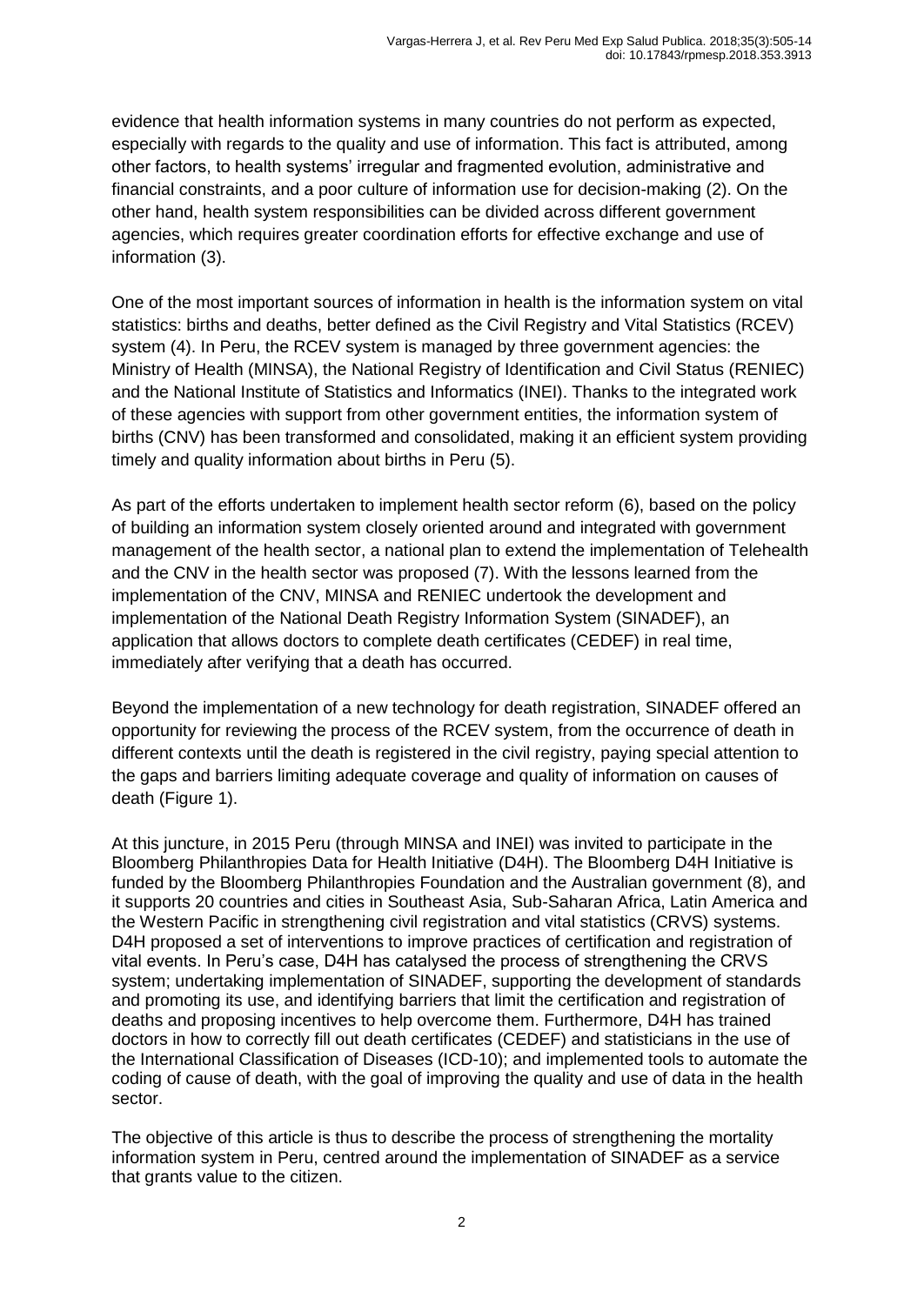

**Figure 1. Principle barriers limiting the certification and registration of death in Peru**

**Source:** own elaboration

## The coverage and quality of information on deaths in Peru

The mortality component of Peru's CRVS system is operated by three government agencies. MINSA is responsible for the normativity of medical certificates of death and the management of the information system for producing statistical reports on deaths (9); RENIEC is responsible for the management of registering deaths in the Civil Registry (10); and INEI is responsible for statistical estimates and the official report on deaths in Peru (11).

Figure 2 presents death estimates produced by INEI, the deaths registered in the Civil Registry by municipalities and offices by RENIEC; and the deaths with causes of death, as part of the statistical information on deaths from death certificates completed by doctors and compiled by MINSA, of the entire health sector. As shown in the figure, between 2012 and 2016, the coverage of registered deaths in the Civil Registry has increased, shortening the gap with estimated deaths; whereas the coverage of deaths with a cause of death has decreased, widening the gap with regard to estimated deaths. To register a death in the Civil Registry, it is required to present a death certificate; therefore, the number of deaths with a cause of death must at least reach the number of deaths registered in the Civil Registry.

3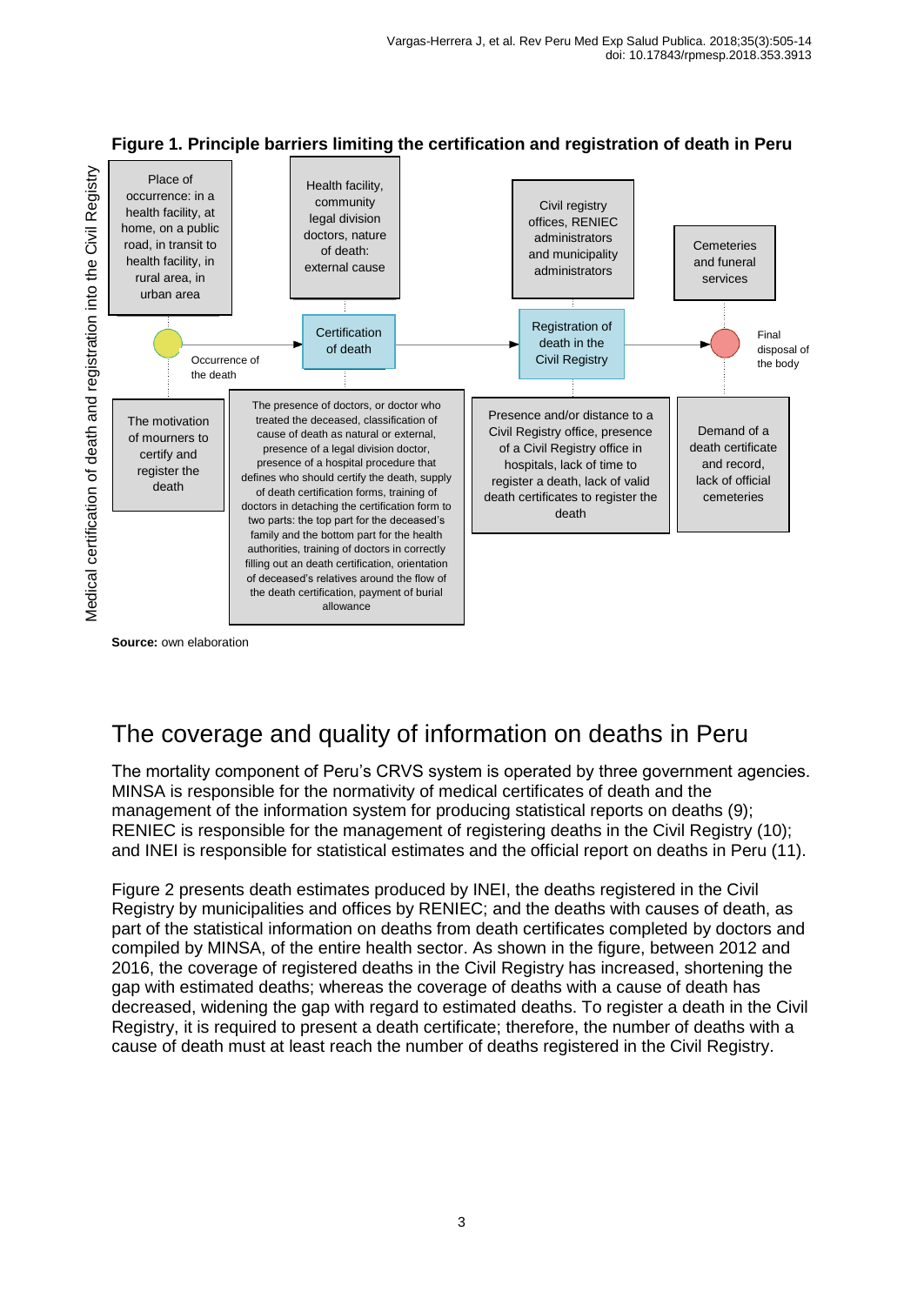

**Figure 2. Evolution of coverage of deaths in Peru, 2012-2016**

The causes of this low coverage can be explained by the lack of supervision of the collection process of death certificates in paper form. According to national rules, the doctor should detach the paper form and submit only the certificate (the upper part of the form) to the family of the deceased and save the statistical report of death (bottom part of the form), to be delivered to a health facility or health correspondence (9). What happens in the majority of cases is that the doctor delivers the full form (death certificate and statistical report) to the family of the deceased, because this is what other government and private agencies (mainly insurance agencies) require, to verify that the cause of death was not, for example, a traffic accident that should be paid for by *Seguro Obligatorio de Accidentes de Tránsito* (SOAT), which provides mandatory insurance for traffic accidents - to avoid the double payment of benefits, the upper part does not provide complete information about the cause of death. This is in the condition that health management makes additional efforts to retrieve those reports and enter them into the information system. This situation has been aggravated by the decentralisation process, limiting the supervisory functions of MINSA (6).

In addition to low coverage, the information contained in paper forms have data quality limitations. Naghavi *et al.* reported that Peru, together with Oman, Egypt, and Georgia, is among the countries with a high proportion (more than 45 percent) of causes of death with ICD-10 'garbage' codes, that is, having a 'poorly defined' or 'unhelpful' cause (12). In the same sense, a study evaluating the CRVS systems of 148 countries reported that Peru had a Vital Statistics Performance Index (VSPI) of 49.9, classified as 'medium', that can be attributed to low coverage, under-registration of deaths, poor death certification practices

**Source:** Instituto Nacional de Estadística e Informática (INEI); own production of the figure by the authors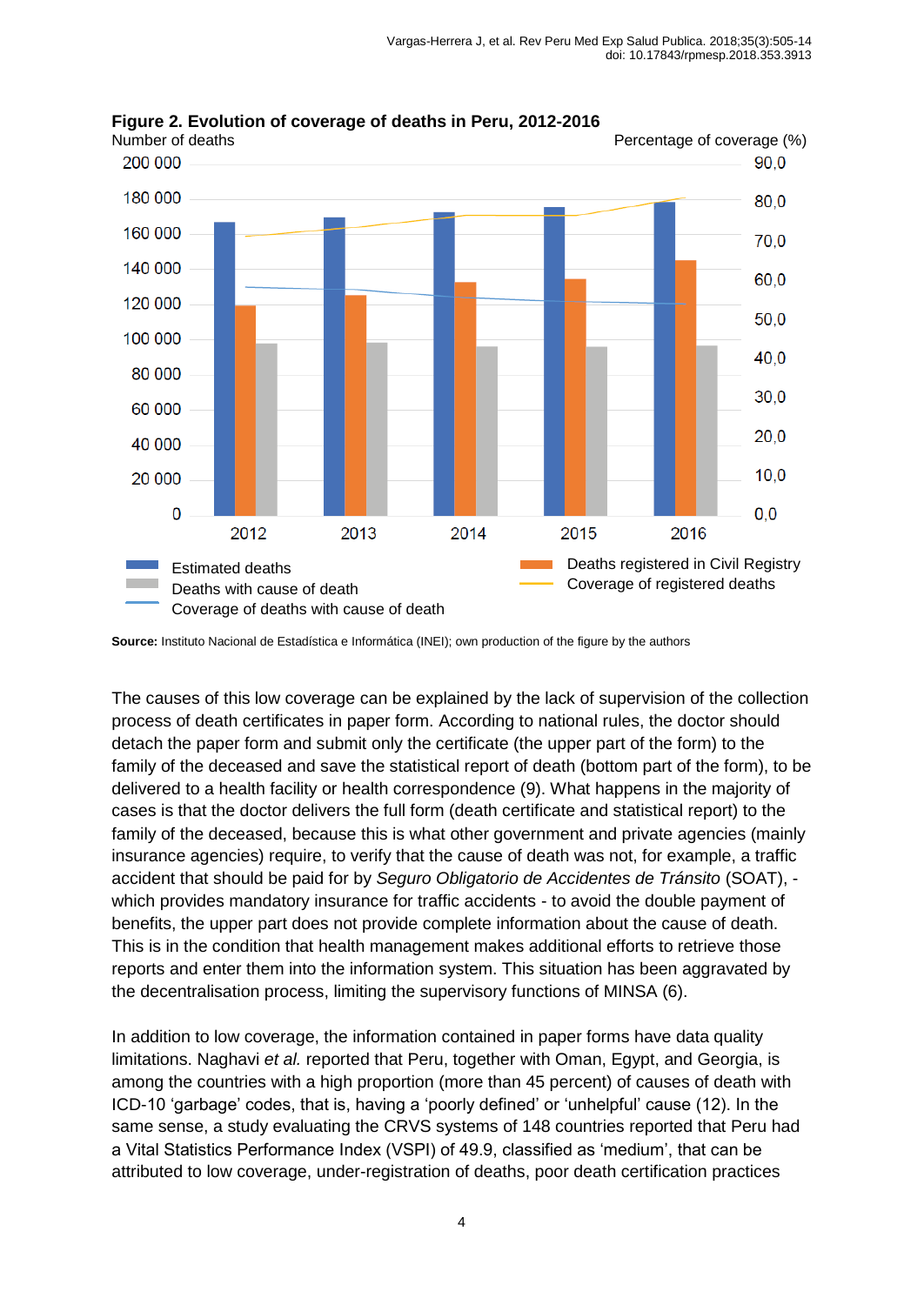and the lack of a formal coding system (use of the International Classification of Diseases of Diseases and Related Health Problems 10th edition, ICD-10), and concluded that the detail and quality of their mortality data have little utility for national policy making and are also not available (13).

### Interventions to strengthen the CRVS system

In a workshop for identification of CRVS-strengthening activities, which convened officials from INEI, MINSA, RENIEC, and the principal government agencies linked to the CRVS system, participants discussed the principal problems of the CRVS system and proposed the development of activities in the following areas: a) management of the Mortality Information System, b) standardisation of processes, c) use of information and communications technology, d) coverage of medically certified deaths, e) improve of quality of information, f) development of studies and g) monitoring of processes.

#### Management of the mortality information system

On the 25th of April 2016, the Ministerial Resolution RM 280-2016/MINSA was published, approving the Administrative Directive N°216-MINSA/OGTI-V.01: that establishes the Procedure for Certification of Deaths. The directive marks a point of initiation for the CRVSstrengthening process by regulating the use of SINADEF for online certification of the death and a new paper form of the death certificate which incorporates the use of bar codes to increase the security of information from the moment of data entry into the information system.

On the other hand, inter-institutional coordination between INEI, MINSA, and RENIEC was strengthened; activating a Convention Framework of Interinstitutional Cooperation among these entities, which aims to integrate the efforts to strengthen CRVS. Similarly, a subcommittee was activated to monitor the management of mortality information.

#### Standardisation of processes

A workshop on enterprise architecture was organised, with the participation of civil registrars and statistical technicians responsible for managing death certificates, who together made process maps from the occurrence of a life event (birth of death) until the official publication of the death report in different contexts, such as a death that occurs in a hospital or at home. This tool allowed for visualising the process as it happens in reality, and for comparing it with the ideal according to standards.'

A product of this process was the creation of a Technical Guide for the correct filling out of the death certificate, which was approved by the Ministerial Resolution RM 214-2017 / MINSA in April 2017 (15). In this guide, the scope of the Administrative Directive on certification of deaths is specified and flows for the production of death certificates are recommended for various circumstances in which a death occurs, identifying some regulatory gaps that must be addressed in future updates of the rule.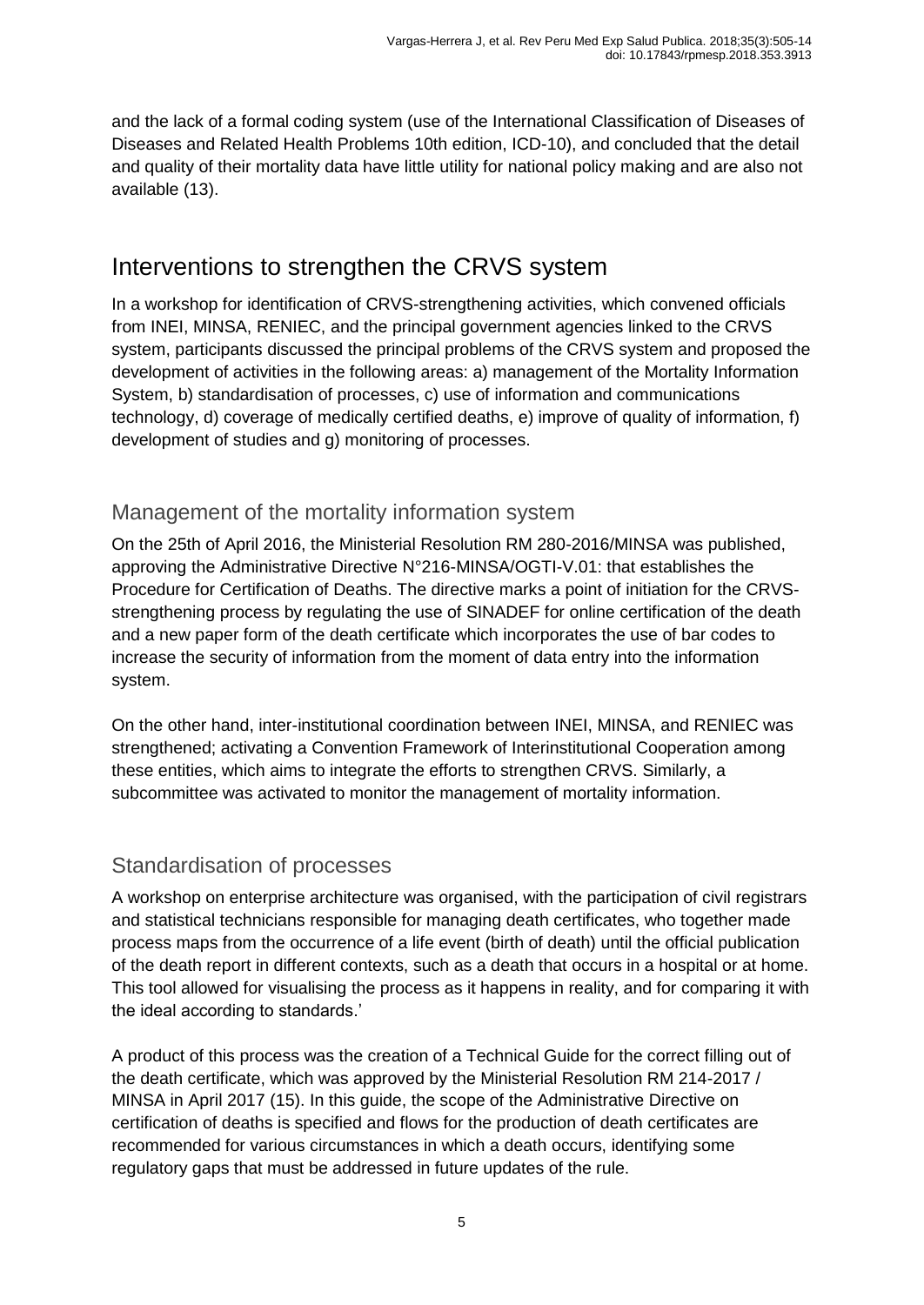#### Use of information and communications technology

SINADEF is a web-based information application, developed by RENIEC, hosted and administered by MINSA, which is the owner of the data bank (9).

It allows the doctor to prepare the death certificate in real-time and for the statistical technician to transcribe the statistical data when a doctor or other health worker prepares a death certificate in paper form.

SINADEF unites, strengthens, and improves other interventions. These are important milestones in the implementation process: the first workshop addressed to the directors of main hospitals of the Lima and Callao health sectors in June 2016 and the development of the first online death certificate, carried out in the Central Morgue of Lima on 15 August 2016.

Figure 3 shows the collection process, storage and sending of death data until 2016, when the Vital Events system was used, and later, using SINADEF. This change allowed MINSA to recover the rectory of the death information system. The old system had multiple isolated databases at each digitisation point, the information was dispersed and its consolidation into a national database took at least 18 months. With the new system, all of the information is entered using the same web application, and it is stored in a single database.

#### **Figure 3. Flow of consolidation of death certificate information in the national database**



A. Before implementation of SINADEF

**Source:** own elaboration

DIRESA: Dirección Regional de Salud (Regional Health Management)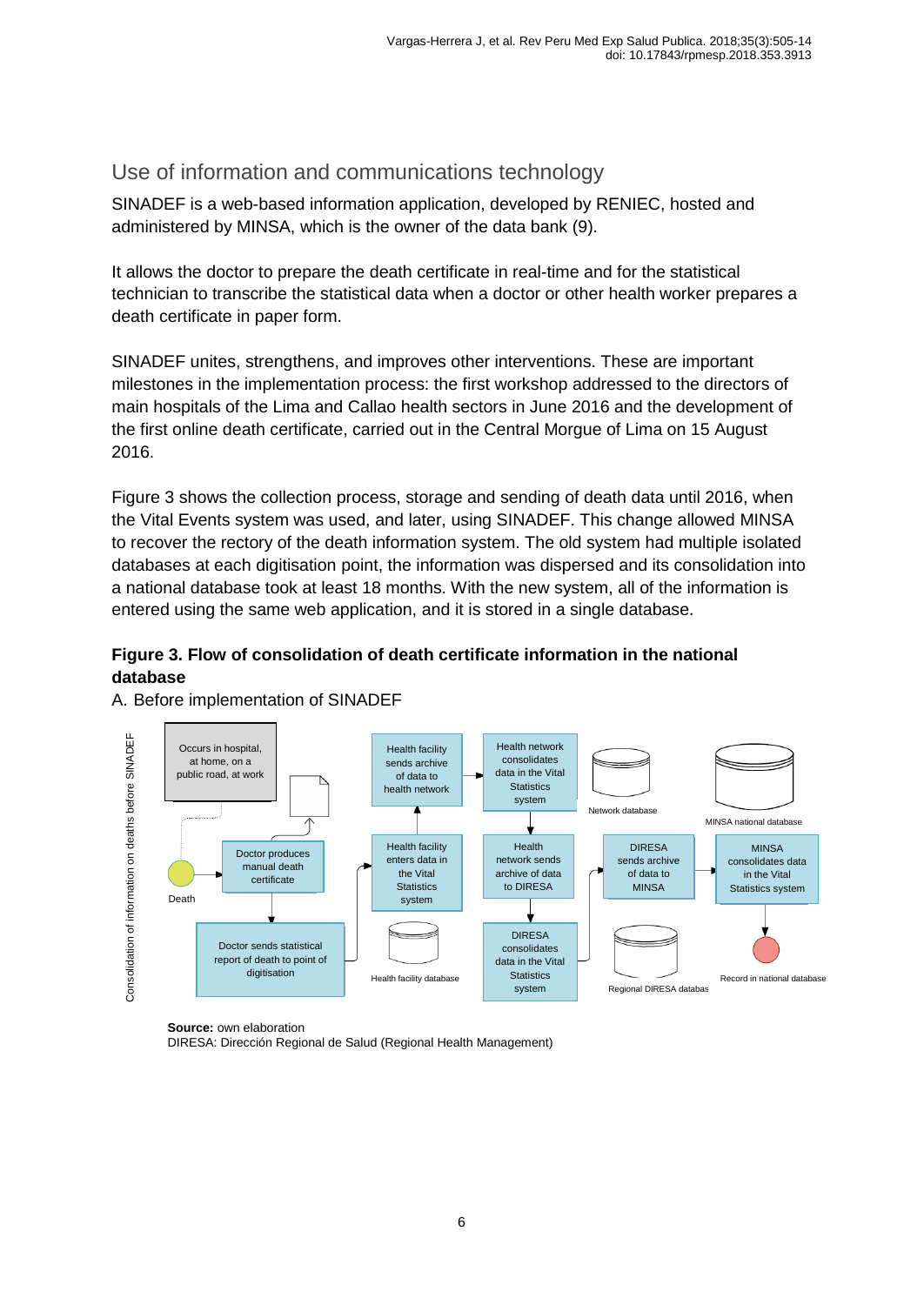

#### B. After implementation of SINADEF

**Source:** own production

From August 2016 to July 2018, 28,407 users of the SINADEF application have been created, and a total of 122,411 deaths registered (76,350 online and 46,061 manually). From the beginning of the implementation process, each month the number of deaths with online certification surpasses the registration of the previous month, in July 2018 reaching a total of 7,303. This amount corresponds to 49.2 percent of deaths per month estimated by INEI and 76 percent that MINSA had been reporting in the past five years (Figure 4).

With SINADEF, registration is timely and of superior quality since it validates the identity of the deceased and the doctor, through the National Identity Document number, facilitates the registration of the place of death, of usual residence, of a hospital, etc. It also allows for selection from a menu of the marital status, degree of instruction, occupation, and ethnic group of the deceased and the treatment provider. Regarding the registration of the causes of death, the application follows the international cause of death model proposed by the World Health Organization (16), which allows the doctor to write up to 300 characters for each injury or disease that is part of the sequence of causes of death and to search for the corresponding ICD-10 code.

Other information and communications technology applications that have been added are: the development of a mobile application that contains the Technical Guide for correct filling out of the death certificate and practical exercises on 'case presentations' that support training the doctor in the registration of causes of death; and the implementation of IRIS, an application developed by the German Institute of Medical Information and Documentation that allows you to automatically code the causes of death and select the basic cause of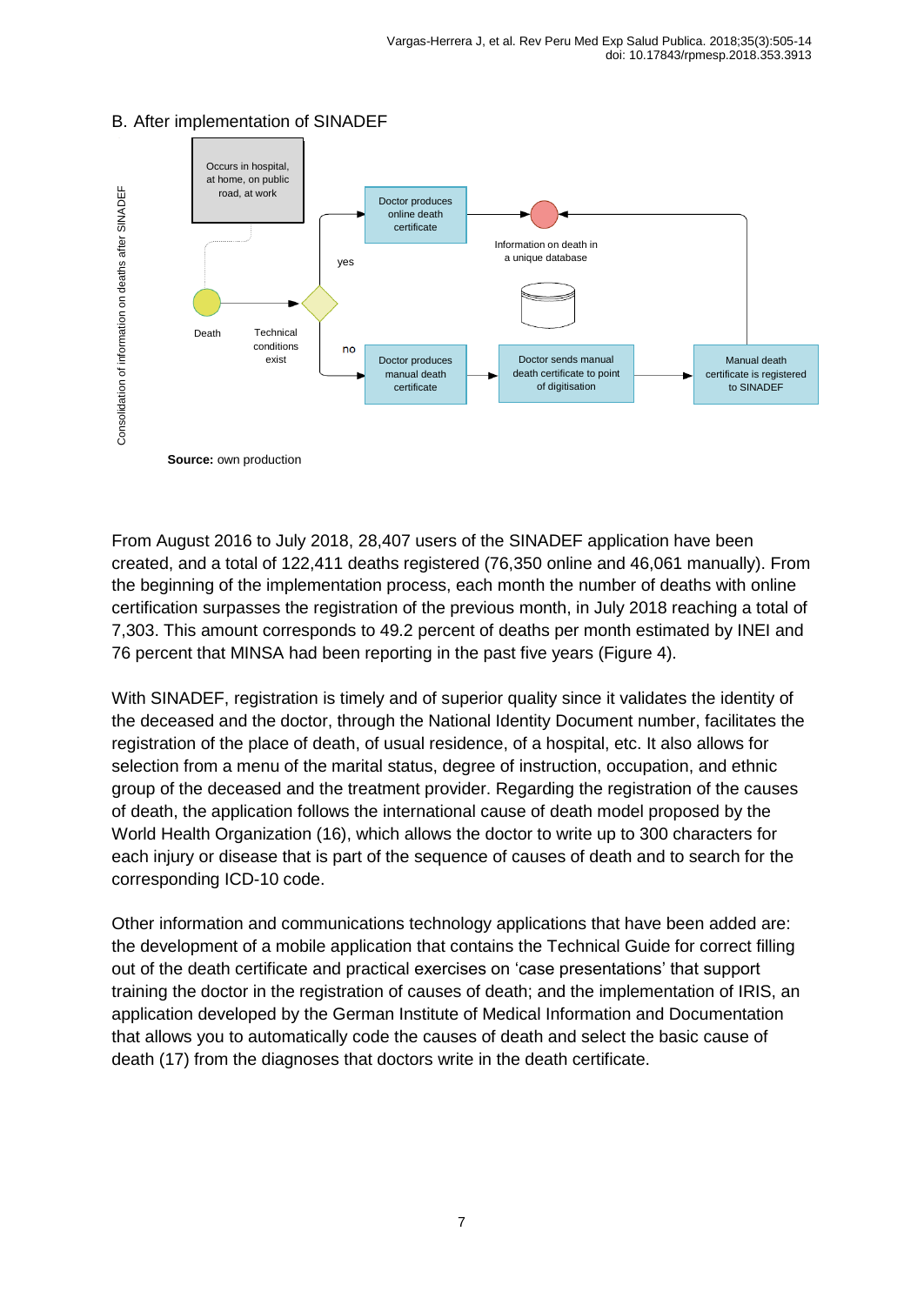## Coverage of medically certified deaths

For SINADEF implementation activities at the national level, the regions and provinces with the lowest coverages were given priority. On this basis, two decisions of the General Office of Information Technology of MINSA strengthened this intervention: the restriction of the distribution of paper death certificates in the hospitals that had technical conditions (internet), so that doctors would instead certify deaths online; and the replacement of the old Vital Statistics system by the SINADEF application.

On the other hand, difficulties were identified in distribution and issuance of death certificate forms. It was verified that the access to services of issuing a death certificate, and the subsequent registration of death in the Civil Registry, especially in the case of members of *Seguro Integral de Salud* (SIS - Comprehensive Health Insurance) or the *Seguro Social*  (EsSalud - Social Security), which is highly valued by its users. A high percentage of death cases have a death certificate; however, the distortions in the flow of the statistical report of the death limit its entry into databases.

**Figure 4. Death certificates online ('en linea') and in paper format (manual), Peru,** 



Number of death certificates

**January 2017 – 2018**

On these results, a proposal was made for incentives aimed at promoting the use of SINADEF and increasing its coverage, which includes: accelerate the implementation of the system; link the payment of burial allowance of the SIS with online certification of death through SINADEF; stimulate the use of SINADEF in the civil registries of the municipalities; link the issuance of the death certificate to the previous registration of the manual death certificate; and promote the use of SINADEF in end-users such as the Pension 65 Program of the Ministry of Development and Social Inclusion (MIDIS), EsSalud, private insurance, etc.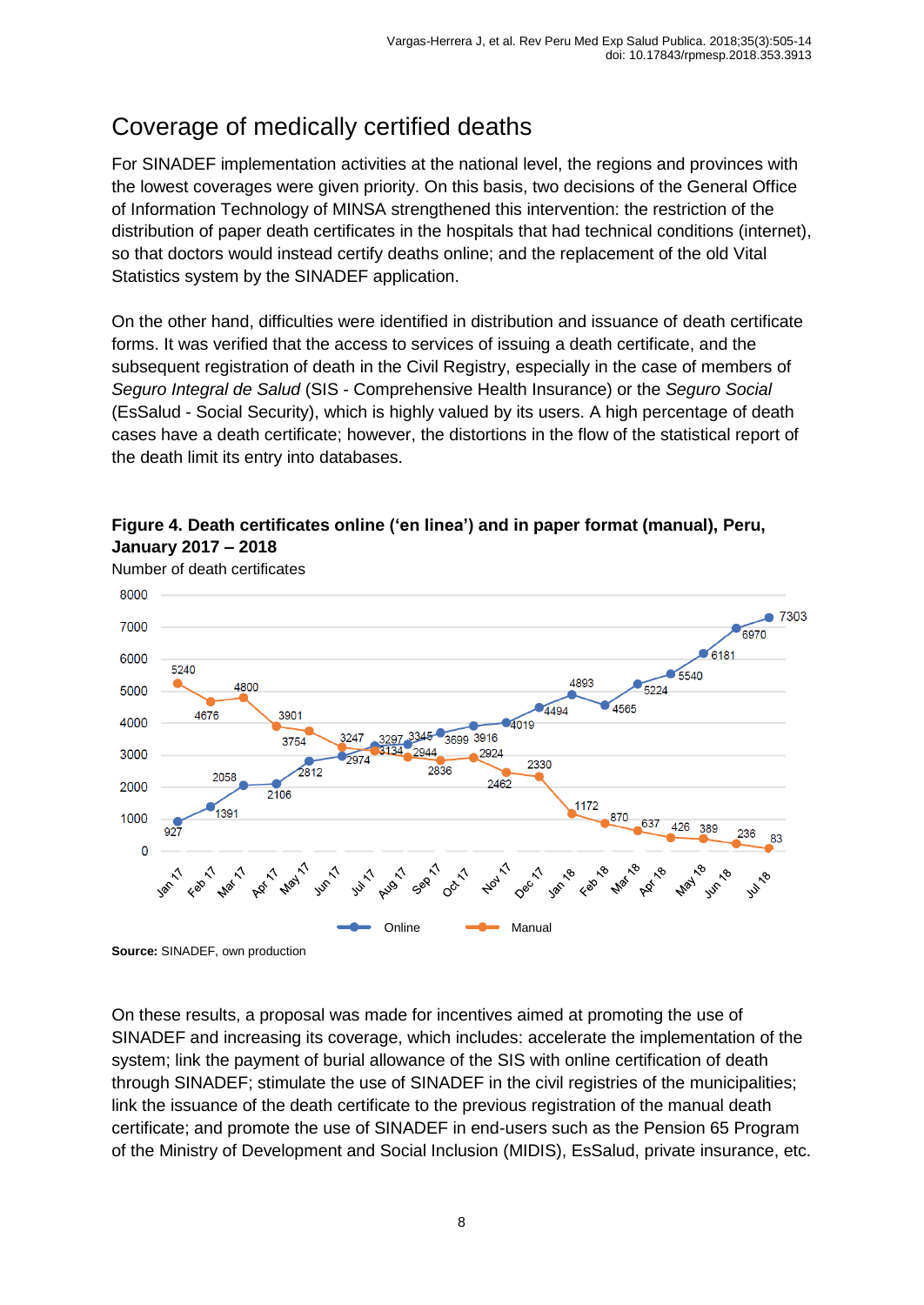All of these actions are in the process of negotiation and implementation. An example of progress is the issuance of Supreme Decree DS 002-2019-MIDIS that establishes the actions that RENIEC must carry out in compliance with the eleventh provision Final Supplement to Law 30693, Budget Law of the Public Sector for Fiscal Year 2018, that in annex 7 specifies the actions necessary for the integration of death registration processes of online certification and death records (18).

## Improving quality of information

The quality of information on deaths fundamentally depends on the filling out of the death certificate by a doctor. Various studies at the international level report errors in the registration of causes of death in the death certificate (19). One study conducted in the Ica region found that 28 percent of death certificates had errors, with the most frequent errors being: illegible letters (19.7%), inappropriate sequence of causes (32.1%), ill-defined or not useful causes (17.2%) and incorrect ICD-10 coding (9.2%).

The training plan for doctors began with a 'training of trainers' workshop on how to correctly fill out death certificates. This included ten doctors who travelled to the main national hospitals in the country, holding conferences addressed to their peers about the correct filling out of the death certificate. At present, this training has been carried out in 184 establishments of health and medico-legal divisions. Additionally, doctors who carried out the *Servicio Rural Urbano Marginal en Salud* (SERUMS) 2017 and 2018 were trained, and those who obtained school fees. On the other hand, a training workshop was held that included 31 university professors of Public Health or Legal Medicine courses of 25 medical schools, in order to include and standardise the teaching of correct death certification in undergraduate courses. In addition to face-to-face training, a virtual course on correct death certification was organised and carried out with the Medical College of Peru (23) and included 1386 participants.

This result of this process was 6660 professionals trained, 5275 doctors trained directly through face-to-face events and 1386 doctors trained through a virtual course.

Other important aspects in the quality of information are: the classification of causes of death, the analysis of information, and demographic estimates for the calculation of indicators. To meet these needs, a 80-hour training course on mortality coding using ICD-10 was held, and was attended by 32 statistical technicians from MINSA, EsSalud, and INEI, and was conducted by an expert from the Mexican Centre for the Classification of Diseases. In addition, a training workshop was held on the use of ANACONDA (Analysis of Causes of National Deaths for Action), a computer application that allows for evaluation of the quality of mortality statistics and indicates areas of probable weakness of the datasets (24); as well as another workshop on population demographic estimates at the sub-national level, which was conducted by professors at the University of Brasilia.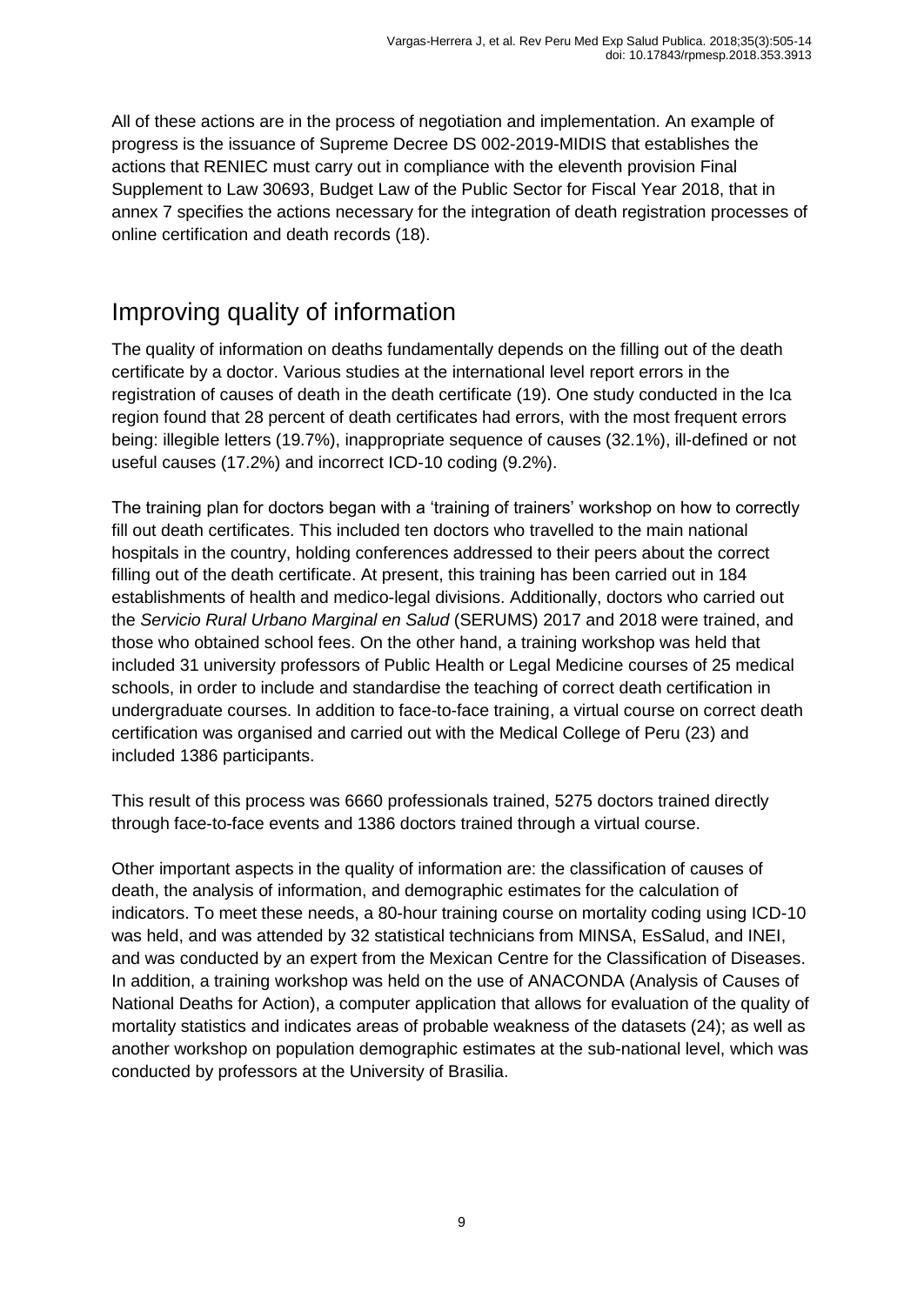## Development of studies and monitoring of processes

In the framework of the strengthening of the mortality information system, several studies have been developed (and will be published soon). In addition, a dashboard to monitor the SINADEF implementation process has been developed and is available on the MINSA website.

Two studies were carried out on the quality of death certificates. One was on online certification of deaths nationwide, which shows that the time between registration of the cause of death and the death improved by 66 percent; and another study carried out in two hospitals in Lima compares the quality of registration of causes of death, showing an improvement in registration up to 45 percent before and after the certification trainings (25, 26).

Currently, a project is underway to test the use of a verbal autopsy questionnaire to help ascertain the causes of death of people who die without receiving medical attention or when the death certificate is filled out by a health professional who is not a doctor, as allowed for by national legislation, and how this compares to other countries (27).

## Challenges and perspectives

The process of strengthening the mortality information system is underway and has not yet been completed, and there are already positive changes that have potential to multiply in the coming months and years. Table 1 summarises the benefits that can already be seen in terms of the quality of information.

Coverage problems that continue to persist derive from the use of paper forms, so it is necessary to carry out processes of actively searching for deaths: those that occurred without the presence of a doctor, those that can occur at home or those that have been buried without a death certificate. The continued production of a death certificate on paper, which can be stored in hospitals or other health facilities, as well as in civil registry offices or RENIEC at the local level, will continue to be effective for improving coverage.

The benefits of SINADEF implementation transcend the health sector and the higher level of management of the public sector. For example, it assures the doctor that ammending a death certificate will not falsify it, or at least if this occurs, the doctor will have a more practical way to verify it; this allows the relatives of the deceased to obtain copies of the lost certificates, provide access to social programmes, the SIS, EsSalud and the offices of human resources of public and private organisations to verify the survival of the beneficiaries, etc.

Another benefit is the integration being achieved by the database of deaths due to external cause, carried out by the medico-legal division at the national level and that has caused more dependencies to be added by the Public Ministry on the use of SINADEF. Also, large hospitals that have limitations for the use of this information may access the exploitation of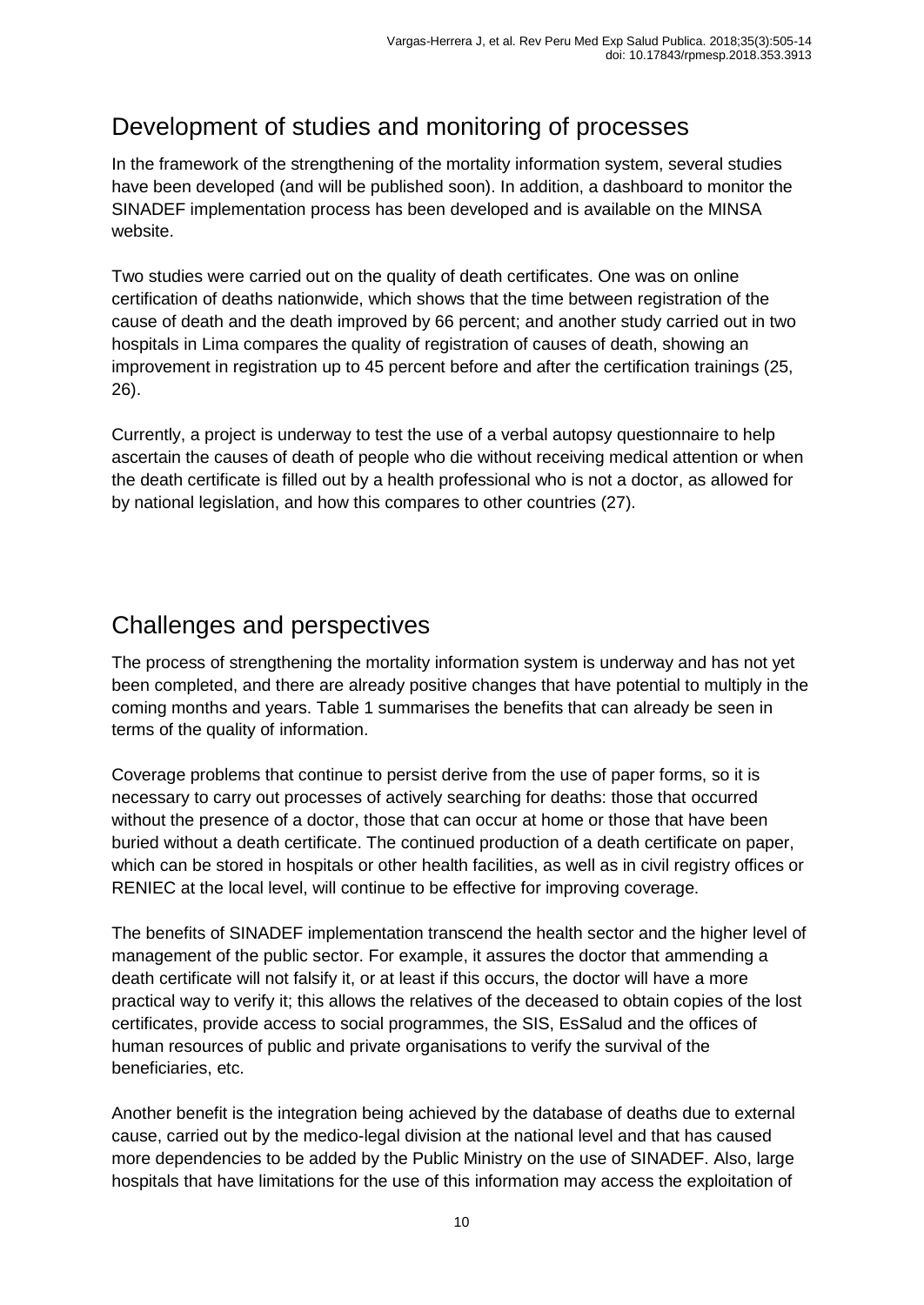this data, generating a feedback that we hope will improve the quality of this information, but principally, the quality of care and health of the population.

Among the main tasks pending in the process of institutionalising the strengthening of the mortality information system are: to carry out political advocacy at the executive level to extend the use of SINADEF until the level of the rural districts recedes from the urban centres; to link the payment of burial allowance to the production of death certificates through SINADEF; link the transcription of the death certificate on paper to SINADEF at the rural district municipality level in localities with limited internet access; institutionalise teaching from the undergraduate level of medicine on correct death certification; implement the use of the verbal autopsy tool for the certification of deaths in areas where there are no doctors or where the doctor has not attended to the deceased prior to death; etc.

Through the Regional Health Management, MINSA and regional governments, together with RENIEC, INEI, and other public sector organisations and supported by the Bloomberg D4H Initiative, are making an enormous effort to strengthen mortality information systems with the purpose of generation information to guide the formulation of public policies and the decision-making process in general. However, this will not be used appropriately or with sufficient confidence if not attention is paid to the coverage and quality or data, so it is necessary to consolidate progress that is being made.

| Criteria                  | Before SINADEF (until 2016)                                                                                                                                | With SINADEF (from 2017 onwards)                                                                                                                                                     |
|---------------------------|------------------------------------------------------------------------------------------------------------------------------------------------------------|--------------------------------------------------------------------------------------------------------------------------------------------------------------------------------------|
| Coverage                  | 2016: 54.2 percent                                                                                                                                         | 2017: NA                                                                                                                                                                             |
| Opportunity               | The database is available after 18 months of<br>the year ending                                                                                            | About 40 percent of the database is available<br>online                                                                                                                              |
| Transparency              | Limited access to information on causes of<br>death                                                                                                        | Interface to check the number of deaths and<br>to monitor the implementation of SINADEF                                                                                              |
| Quality of data           | Data without validation (identification of<br>deaths, districts, EESS, etc.                                                                                | Links to databases (identification of people,<br>EESS, ubigeos)                                                                                                                      |
| Quality of cause of death | Illegible letters, technicians transcrie and<br>reinterpret what the doctor writes, coders<br>without ICD-10 coding are coding the basic<br>cause of death | Doctors directly write the causes of death,<br>coders have been trained in ICD-10 and also<br>allows for Iris application - a program that<br>automatically codes the cause of death |

**Table 1. Benefits of the national mortality information system with respect with quality of information**

**Source: own production**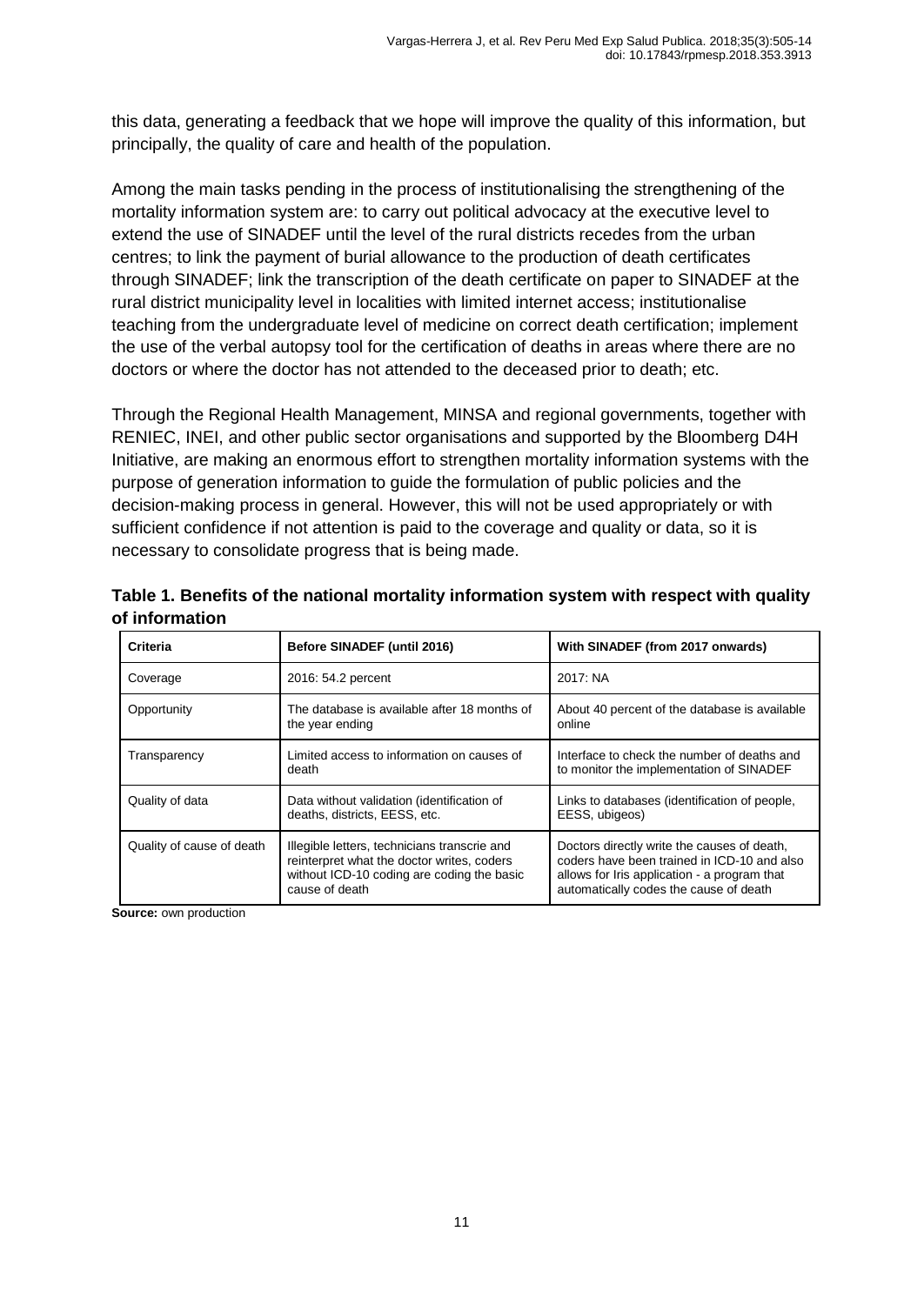**Authorship contributions:** JV participated in the conception and design of the article, analysis and interpretation of data, and writing of the article. KP participated in the conception and design of the article, collection of results, and analysis and interpretation of data. GG participated in the critical revision of the article, technical or administrative advice. JM participates in the collection of results and analysis and interpretation of data. JP participated in the conception of the article, critical revision of it and approval of the final version. BC participated in the critical review of the article, technical or administrative advice.

#### **Funding sources:** Self-financed.

**Conflicts of interest:** The authors are Ministry of Health officials or the Bloomberg D4H Initiative, responsible for the SINADEF implementation process.

#### **Bibliographical references:**

1. AbouZahr C, Boerma T. Health information systems: the foundations of public health. Bull World Health Organ. 2005;83(8):578–83.

2. Aqil A, Lippeveld T, Hozumi D. PRISM framework: a paradigm shift for designing, strengthening and evaluating routine health information systems. Health Policy Plan. 2009;24(3):217-28. doi: 10.1093/ heapol/czp010.

3. Health Metrics Network. Framework and Standards for Country Health Information Systems [Internet]. 2nd ed. Geneva: World Health Organization; [cited 30 August 2018]. Available at: http:// [www.who.int/healthinfo/country\\_monitoring\\_evaluation/who-hmn](http://www.who.int/healthinfo/country_monitoring_evaluation/who-hmn-frameworkstandards-chi.pdf)[frameworkstandards-chi.pdf](http://www.who.int/healthinfo/country_monitoring_evaluation/who-hmn-frameworkstandards-chi.pdf)

4. AbouZahr C, de Savigny D, Mikkelsen L, Setel PW, Lozano R, Nichols E, et al. Civil registration and vital statistics: progress in the data revolution for counting and accountability. Lancet. 2015;386(10001):1373-1385. doi: 10.1016/S0140-6736(15)60173-8

5. Curioso WH, Pardo K, Loayza M. Transformando el sistema de información de nacimientos en el Perú [Transforming the birth information system in Peru]. Rev Peru Med Exp Salud Publica. 2013;30(2):303-7

6. Velásquez A, Suarez D, Nepo-Linares E. Reforma del sector salud en el Perú: derecho, gobernanza, cobertura universal y respuesta contra riesgos sanitarios [Reform of the health sector in Peru: rights, governance, universal coverage and response to health risks]. Rev Peru Med Exp Salud Pública. 2016;33(3):546–55. doi:10.17843/rpmesp.2016.333.2338.

7. Consejo Nacional de Salud [National Health Council]. Lineamientos y medidas de reforma del sector Salud [Guidelines and measures to reform the health sector] [Internet]. Lima: Consejo Nacional de Salud; 2013. Available at:

[http://www.minsa.gob.pe/portada/Especiales/2013/reforma/documentos/documentoreforma1](http://www.minsa.gob.pe/portada/Especiales/2013/reforma/documentos/documentoreforma11122013.pdf) [1122013.pdf](http://www.minsa.gob.pe/portada/Especiales/2013/reforma/documentos/documentoreforma11122013.pdf)

8. CRVS Knowledge Gateway [Internet]. Melbourne: University of Melbourne; 2018. [cited 31 August 2018]. Available at:<https://crvsgateway.info/>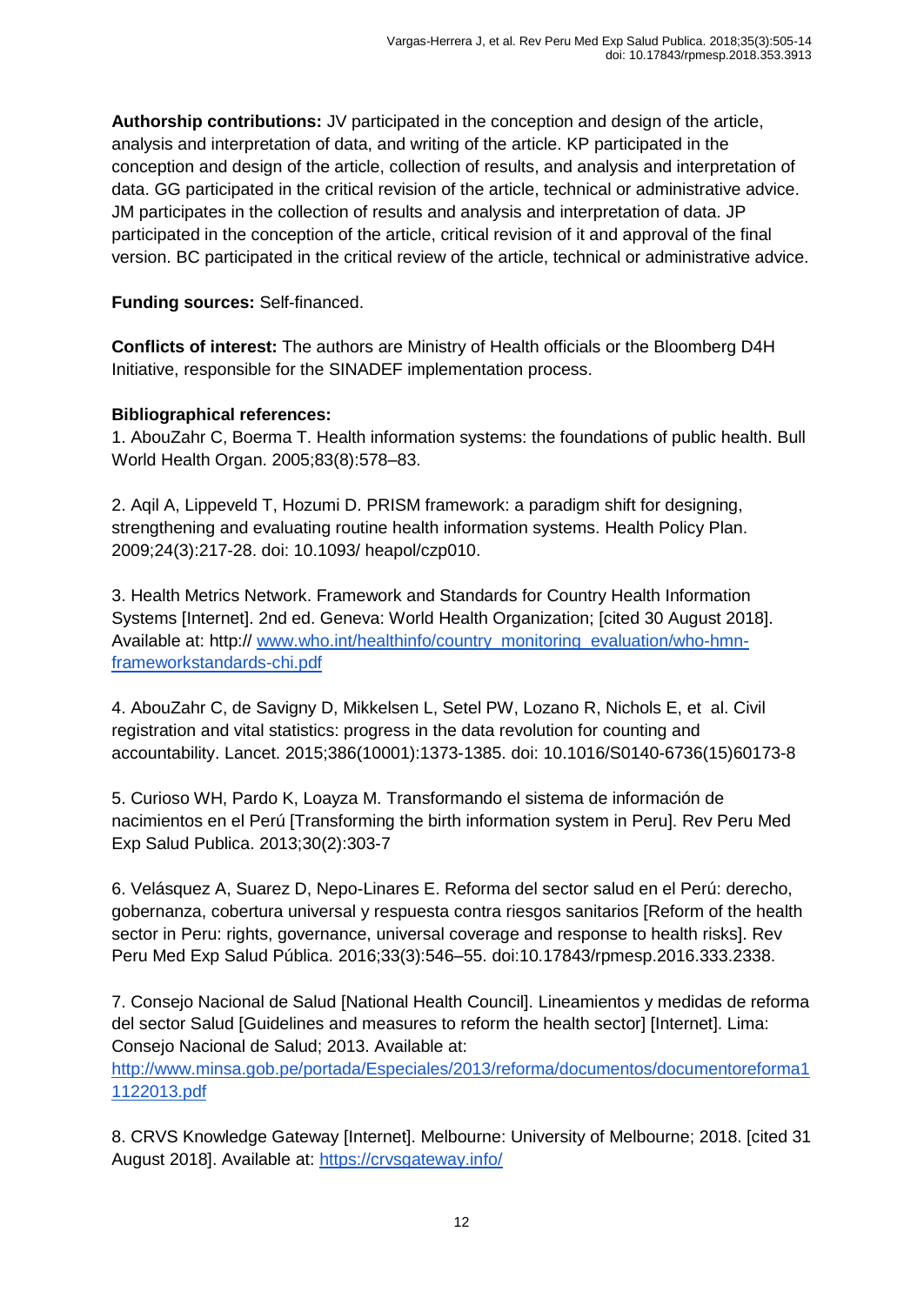9. Ministerio de Salud [Ministry of Health]. Resolución Ministerial N°280-2016/MINSA que aprueba la Directiva Administrativa que establece el Procedimiento para la Certificación de las Defunciones [Ministerial Resolution approving the Administrative Directive that establishes the Procedure for Certification of Deaths] [Internet]. Lima: MINSA; 2016. [cited 31 August 2018]. Available at: [http://busquedas.elperuano.pe/normaslegales/aprueban](http://busquedas.elperuano.pe/normaslegales/aprueban-directiva-administrativa-que-establece-el-procedimi-resolucion-ministerial-no-280-2016minsa-1371859-7/)[directiva-administrativa-que-establece-el-procedimi-resolucion-ministerial-no-280-](http://busquedas.elperuano.pe/normaslegales/aprueban-directiva-administrativa-que-establece-el-procedimi-resolucion-ministerial-no-280-2016minsa-1371859-7/) [2016minsa-1371859-7/](http://busquedas.elperuano.pe/normaslegales/aprueban-directiva-administrativa-que-establece-el-procedimi-resolucion-ministerial-no-280-2016minsa-1371859-7/)

10. Presidencia del Consejo de Ministros [Presidency of the Council of Ministers]. Decreto Supremo N° 015-98/PCM que aprueba el Reglamento de Inscripciones en el Registro Nacional de Identificación y Estado Civil [Supreme Decree N°015-98/PCM approving the Registration Regulations in the National Registry of Identification and Civil Status] [Internet]. Lima: PCM; 1998. Available at:<https://www.reniec.gob.pe/portal/html/rrcc/decsup01598.html>

11. Ley de Organización y Funciones del Instituto Nacional de Estadística en Informática [Law of Organisation and Functions of the National Statistics on Information Technology] [Internet]. Lima: PCM; 1990. [cited 28 September 2018]. Available at: [https://www.inei.gob.pe/media/archivos/5073\\_1.pdf](https://www.inei.gob.pe/media/archivos/5073_1.pdf)

12. Naghavi M, Makela S, Foreman K, O'Brien J, Pourmalek F, Lozano R. Algorithms for enhancing public health utility of national causes-of-death data. Popul Health Metr. 2010;8(1):9.

13. Mikkelsen L, Phillips DE, AbouZahr C, Setel PW, de Savigny D, Lozano R, et al. A global assessment of civil registration and vital statistics systems: monitoring data quality and progress. Lancet. 2015;386(10001):1395-1406. doi: 10.1016/S0140-6736(15)60171-4.

14. Ministerio de Salud del Perú [Peru Ministry of Health]. Resolución Ministerial 280- MINSA-2016 que aprueba Directiva Administrativa que establece el procedimiento de la certificación de las defunciones [Ministerial Resolution 280-MINSA-2016 approving the Administrative Directive that establishes the procedure for certification of deaths]. April 2016 p. 584110. Lima: Minsa; 2016.

15. Ministerio de Salud [Ministry of Health]. Resolución Ministerial N° 214-2017/MINSA que aprueba la Guía Técnica para el correcto llenado del certificado de defunción [Ministerial Resolution N°214-2017/MINSA approving the Technical Guide for the correct filling out of the death certificate] [Internet]. Lima: MINSA; 2017. [cited 2 September 2018]. Available at: [https://busquedas.elperuano.pe/download/url/aprueban-guia-tecnica-para-el-correcto](https://busquedas.elperuano.pe/download/url/aprueban-guia-tecnica-para-el-correcto-llenado-del-certifica-resolucion-ministerial-no-214-2017minsa-1504883-2)[llenado-del-certifica-resolucion-ministerial-no-214-2017minsa-1504883-2](https://busquedas.elperuano.pe/download/url/aprueban-guia-tecnica-para-el-correcto-llenado-del-certifica-resolucion-ministerial-no-214-2017minsa-1504883-2)

16. Organización Mundial de la Salud [World Health Organization]. Certificación médica de causa de defunción: instrucciones para los médicos sobre el empleo del Modelo Internacional del Certificado Médico de Causa de Defunción, 4a ed. [Medical certification of cause of death: instructions for physicians on use of international form of medical certificate of cause of death, 4th ed. Geneva: OMS; 1980. [cited 1 September 2018]. Available at: <http://apps.who.int/iris/handle/10665/40576>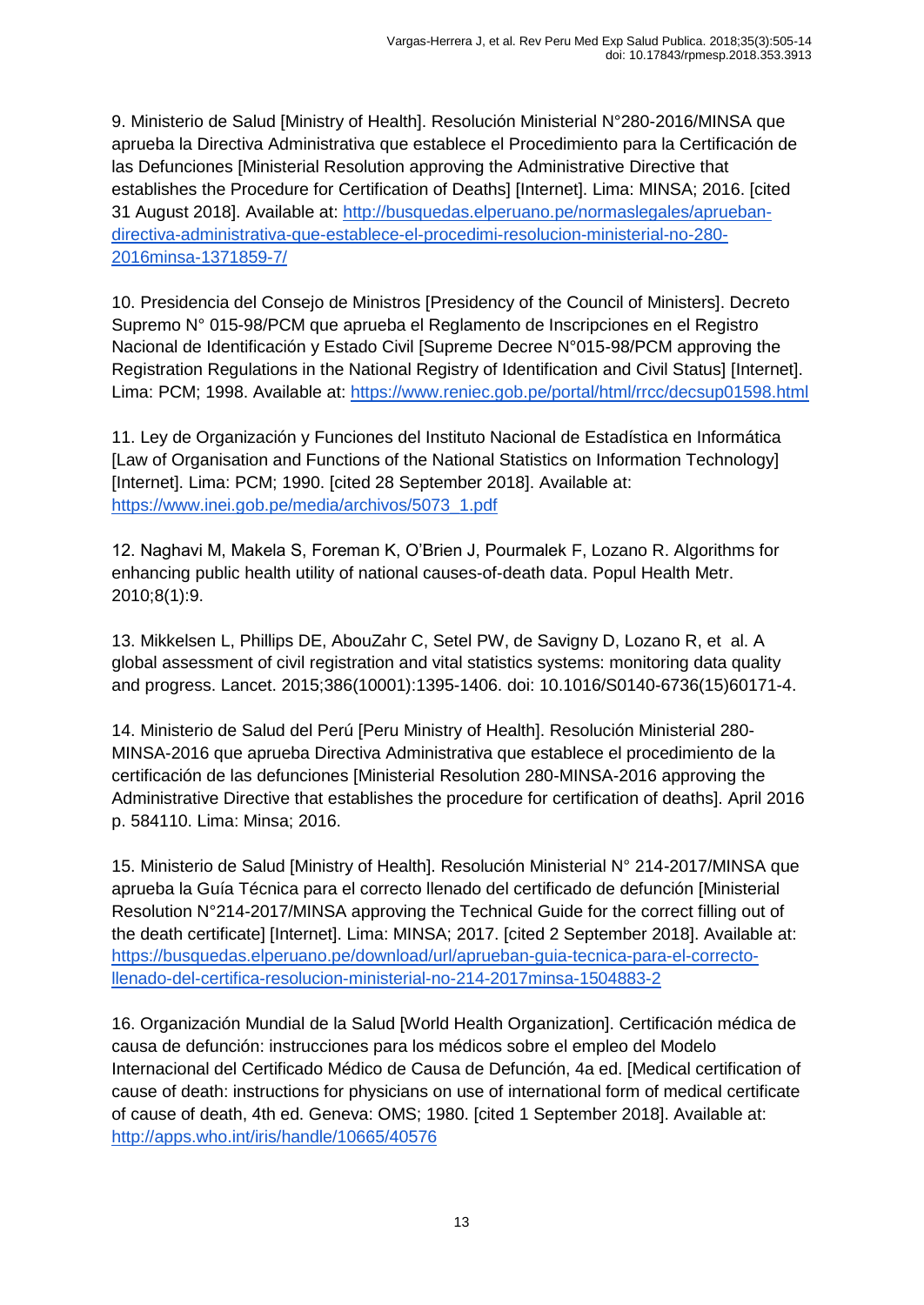17. The German Institute of Medical Documentation and Information [Internet]. Cologne: Federal Minister of Health; 2018 [cited 2 September 2018]. Iris Institute. Available at: <https://www.dimdi.de/dynamic/en/classifications/iris-institute/>

18. Ministerio de Desarrollo e Inclusión Social [Ministry of Development and Social Inclusion]. Decreto Supremo N°002-2018/MIDIS que establece las acciones que debe realizar el RENIEC en cumplimiento de la Vigésima Primera Disposición Complementaria Final de la Ley N° 30693, Ley de Presupuesto del Sector Público para el Año Fiscal 2018. [Supreme Decree N°002-2018/MIDIS establishing the actions that RENIEC must carry out in compliance with the Twenty-First Final Supplementary Provision of the Law, End of Law N°30693, Public Sector Budget Law for Fiscal Year 2018] [Internet]. Lima: MIDIS; 2018. [cited 2 September 2018]. Available at:

[http://busquedas.elperuano.pe/normaslegales/decreto-supremo-que-establece-las-acciones](http://busquedas.elperuano.pe/normaslegales/decreto-supremo-que-establece-las-acciones-que-debe-realizar-decreto-supremo-n-002-2018-midis-1620801-3/)[que-debe-realizar-decreto-supremo-n-002-2018-midis-1620801-3/](http://busquedas.elperuano.pe/normaslegales/decreto-supremo-que-establece-las-acciones-que-debe-realizar-decreto-supremo-n-002-2018-midis-1620801-3/)

19. Gupta N, Bharti B, Singhi S, Kumar P, Thakur JS. Errors in filling WHO death certificate in children: lessons from 1251 death certificates. J Trop Pediatr. 2014;60(1):74-8. doi: 10.1093/tropej/ fmt059.

20. França E, Teixeira R, Ishitani L, Duncan BB, Cortez-Escalante JJ, de Morais OL, et al. Ill-defined causes of death in Brazil: a redistribution method based on the investigation of such causes. Rev Saude Publica. 2014;48(4):671-81; discussion 681.

21. Gonzales Mariño, Mario Arturo G. Utilidad de los Certificados de Defunción en la evaluación de las causas de muerte por Cáncer de Cérvix en Colombia [Utility of death certificates in the evaluation of causes of death by cervical cancer in Colombia]. Rev Med. 2014;22(1):35–41.

22. Valdez W, Gutiérrez C, Siura G. Análisis de la calidad de la certificación de defunciones en la región Ica, 2007 [Analysis of the quality of death certification in the Ica region, 2007]. Rev Peru Epidemiol. 2013;17(1).

23. Colegio Médico del Perú [Medical College of Peru]. Curso sobre el correcto llenado del certificado de defunción, 2017-2 [Course on the correct filling out of death certificates, 2017- 2] [Internet]. Lima: CMP; 2017. [cited 2 September 2018]. Available at: <http://www.emc.cmp.org.pe/campusvirtual/course/view.php?id=13>

24. Mikkelsen, Lene; Lopez, Alan. Guidance for assessing and interpreting the quality of mortality data using ANACONDA [Internet]. Melbourne: Civil Registration and Vital Statistics Improvement Group, Bloomberg Philanthropies Data for Health Initiative; 2017. 44 p. Available at:<https://crvsgateway.info/file/179/56>

25. Cordero Muñoz L. Informe de Consultoría: Estudio de diagnóstico de barreras y oportunidades para el registro de defunciones en Lima, Loreto, Piura y Puno [Consultancy Report: Diagnostic study of barriers and opportunities for registration of deaths in Lima, Loreto, Piura and Puno]. Lima: Bloomberg Philanthropies Data for Health Initiative; 2017.